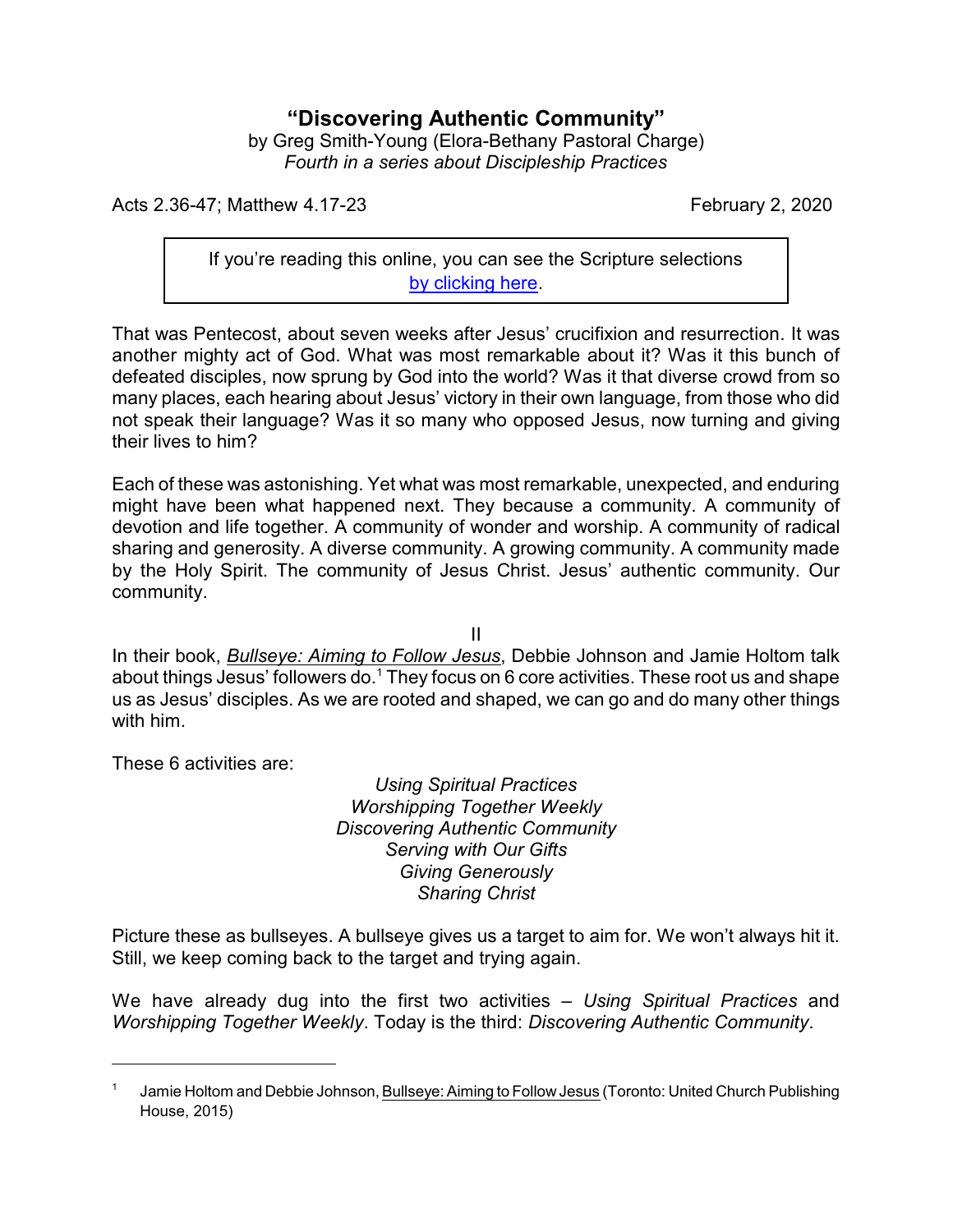III

Jamie and Debbie write this: *"Authentic Community is central to the Christian life.*" 2

The Christian life is about following Jesus. By Holy Spirit, we are with Jesus, learning from him. He makes us more and more like him. We become alive in the joy of the Good News: who Jesus is and what Jesus has done.

We cannot do this alone. We can only follow Jesus with others. I can only be a Jesus person as part of Jesus' people.

Once, a fellow was visiting some friends. They were part of the same congregation, but the friends had drifted away. That was no problem, they said. They could still follow Jesus.

The visitor said nothing. He just leaned forward toward the fireplace. With tongs, he took two coals from the fire, and placed them on the stone hearth. He sat quietly, watching. While the fire continued to blaze, the 2 coals quickly went out. In the fire, with other coals, they had burned hot and bright. On their own, the energy left them and they cooled.<sup>3</sup> The friends were watching too. They understood.

IV

I need you. Without you, I can't walk with Jesus. We need to walk together.

Dietrich Bonhoeffer led an underground seminary, outlawed by the Nazi regime in Germany. After the Gestapo shut it down, he wrote what he learned from the experience in a book called Life Together.

This is one thing he realized:

*the nearness of a fellow Christian [is] a physical sign of the gracious presence of [God the Trinity].*<sup>4</sup>

I need you to show me God, because sometimes I'm not seeing very well.

Many of you showed me God a few weeks ago, when you came and helped us move things out of our basement while water was streaming in. It was not the worst thing to ever happen, but we were feeling, well, swamped. God used you to say, "You are not alone in this."

<sup>2</sup> Ibid, 59.

 $3$  The visitor was D. L. Moody, an American preacher in the 19<sup>th</sup> century. See Holtom and Johnson, 59.

<sup>4</sup> Dietrich Bonhoeffer, Life Together, Prayerbook of the Bible, translated by James H. Burtness, edited by Gerhard Ludwig Müller et al (Minneapolis: Fortress, 1996), 29.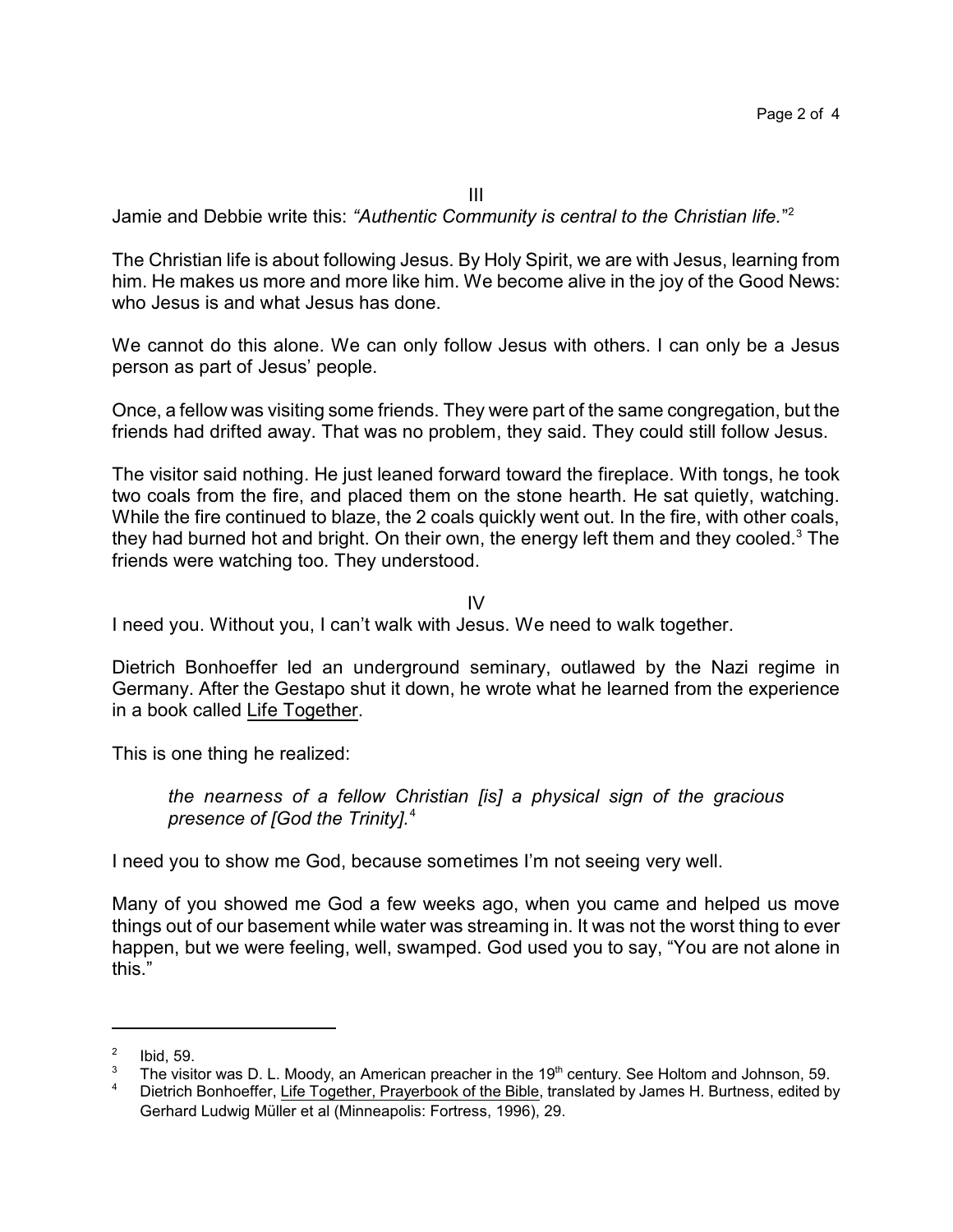A small group from our congregation regularly visits people who are homebound or in nursing homes. They are physical signs to our sisters and brothers that they are not alone, that they belong to God who is always with them.

We need each other to speak Jesus words to us. When we're "up here," thinking too much of ourselves and getting off-track, we need someone to come alongside and speak Jesus' words of kind-correction. When we're "down here," feeling empty, torn up, hopeless, or guilt-ridden, we need someone to come alongside and speak Jesus' words of forgiveness, healing, and hope. We might already know those words. Still, there is more power in someone else saying them.

Bonhoeffer wrote:

*Christians need other Christians who speak God's Word to them. They need them again and again when they become uncertain and disheartened because, living by their own resources, they cannot help themselves. . . .<sup>5</sup>*

Authentic community.

 $\vee$ 

I want to leave you with 4 things to aim for, practices you can do to help all of us together hit that target, *Discover Authentic Community.*

**Look for opportunities.** There might be someone in our congregation whom you've talked with a few times. How can you deepen your community together? Grab a coffee? Lunch? Go for a walk? Learn about each other. Build trust.

**Create connecting events.** Community often forms through events and activities. Look in your Sunday News and see what is going on. How can you get involved? If there is not something that fits you, then what can you start? Ryan and Amy Weaver just started inviting people over for a pot luck dinner every Friday night. A simple idea. What are your ideas?

**Act with Love.** We fall into some nasty habits. Gossip. Talking unkindly about others. Being bothered by something (which is fine), but instead of finding out why it is or what can be done about it, gripping about it. None of these fit with following Jesus. Can we act with love for each other? With kindness, and patience, and generosity? We all need it.

**Receive the community Jesus gives.** Bonhoeffer worried about people having "ideal" dreams of Christian community. He wrote:

<sup>5</sup> Ibid, 32.